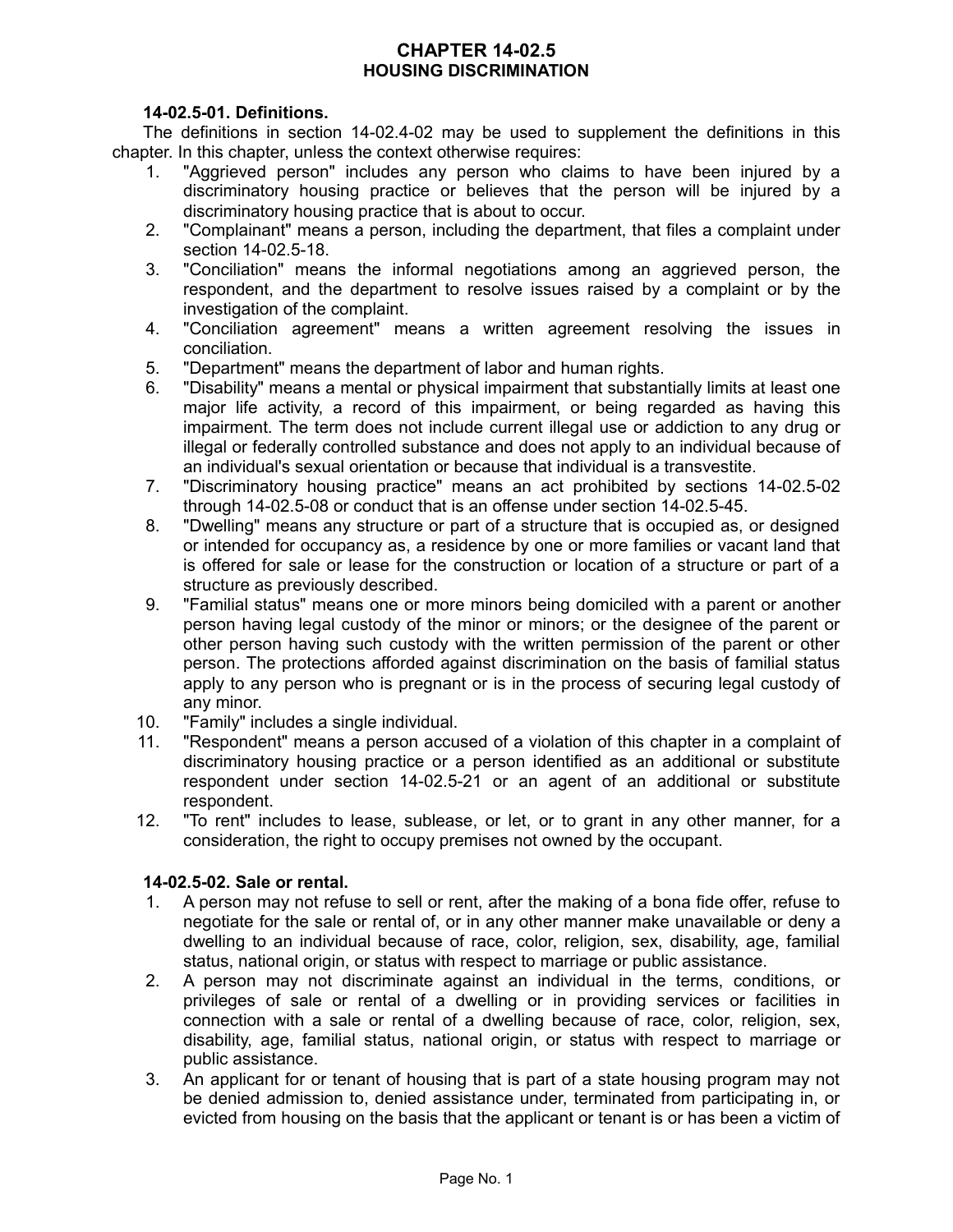domestic violence, dating violence, sexual assault, or stalking, if the applicant or tenant otherwise qualifies for admission, assistance, participation, or occupancy.

- 4. This section does not prohibit discrimination against an individual because the individual has been convicted under federal law or the law of any state of the illegal manufacture or distribution of a controlled substance.
- 5. Nothing in this chapter prevents a person from refusing to rent a dwelling to two unrelated individuals of opposite gender who are not married to each other.

#### **14-02.5-03. Publication.**

A person may not make, print, or publish or effect the making, printing, or publishing of a notice, statement, or advertisement that is about the sale or rental of a dwelling and that indicates any preference, limitation, or discrimination or the intention to make a preference, limitation, or discrimination because of race, color, religion, sex, disability, age, familial status, national origin, or status with respect to marriage or public assistance.

## **14-02.5-04. Inspection.**

A person may not represent to an individual because of race, color, religion, sex, disability, age, familial status, national origin, or status with respect to marriage or public assistance that a dwelling is not available for inspection for sale or rental when the dwelling is available for inspection.

## **14-02.5-05. Entry into neighborhood.**

A person may not, for profit, induce or attempt to induce another to sell or rent a dwelling by representations regarding the entry or prospective entry into a neighborhood of an individual of a particular race, color, religion, sex, disability, age, familial status, national origin, or status with respect to marriage or public assistance.

## **14-02.5-06. Disability.**

- 1. A person may not discriminate in the sale or rental of, or make unavailable or deny, a dwelling to any buyer or renter because of a disability of the buyer or renter; of an individual residing in or intending to reside in that dwelling after it is sold, rented, or made available; or of any individual associated with the buyer or renter.
- 2. A person may not discriminate against an individual in the terms, conditions, or privileges of sale or rental of a dwelling or in the provision of services or facilities in connection with the dwelling because of a disability of that individual; of an individual residing in or intending to reside in that dwelling after it is sold, rented, or made available; or of any individual associated with that individual.
- 3. In this section, discrimination includes:
	- a. A refusal to permit, at the expense of the individual having a disability, a reasonable modification of existing premises occupied or to be occupied by the individual if the modification may be necessary to afford the individual full enjoyment of the premises, except that, in the case of a rental, the landlord may condition, when it is reasonable to do so, permission for a modification on the renter agreeing to restore the interior of the premises to the condition that existed before the modification, reasonable wear and tear excepted;
	- b. A refusal to make a reasonable accommodation in rules, policies, practices, or services if the accommodation may be necessary to afford the individual equal opportunity to use and enjoy a dwelling; or
	- c. The failure to design and construct a covered multifamily dwelling in a manner that allows the public use and common use portions of the dwellings to be readily accessible to and usable by individuals having a disability; that allows all doors designed to allow passage into and within all premises within the dwellings to be sufficiently wide to allow passage by an individual who has a disability and who is in a wheelchair; and that provides all premises within the dwellings contain the following features of adaptive design: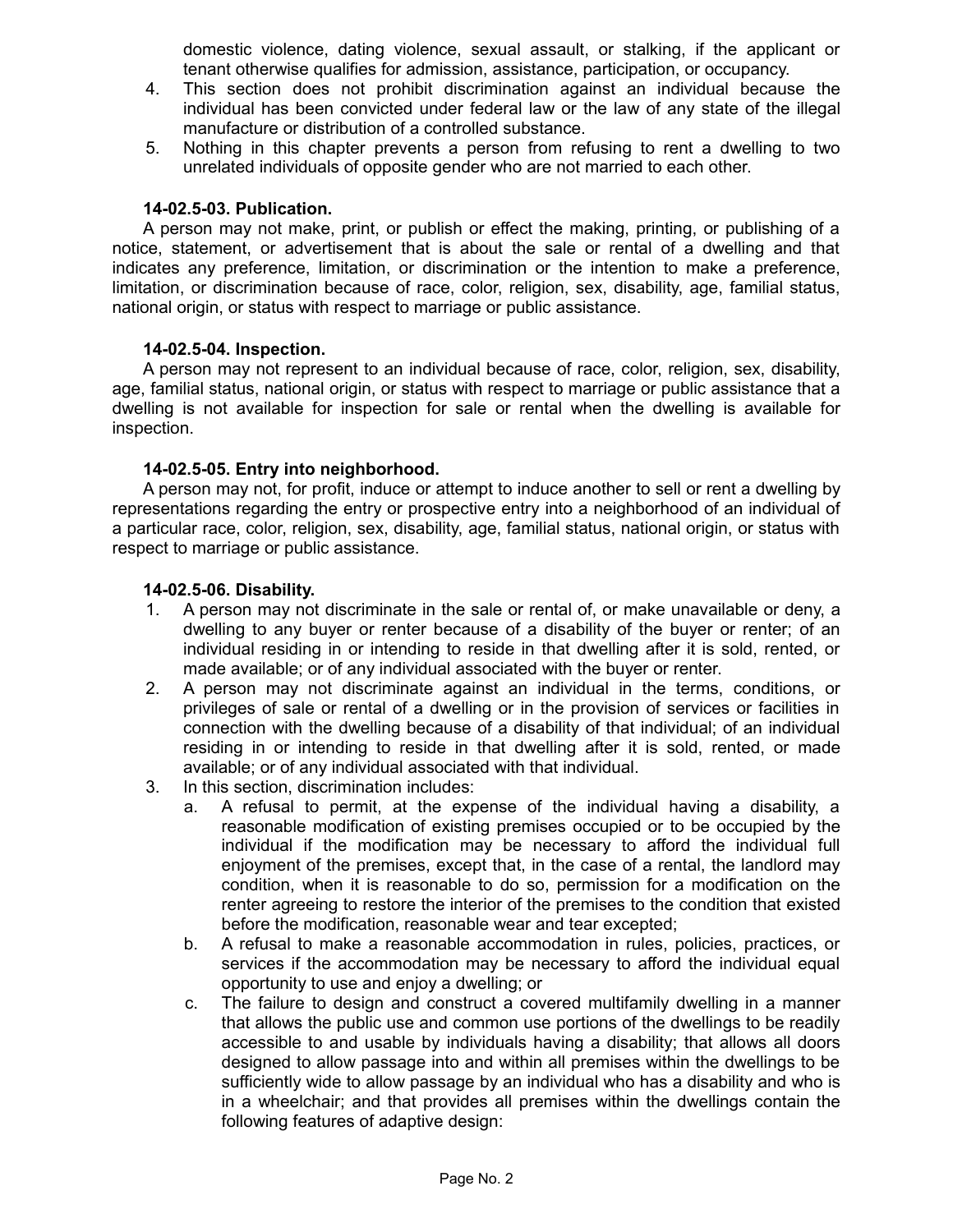- (1) An accessible route into and throughout the dwelling;
- (2) Light switches, electrical outlets, thermostats, and other environmental controls in accessible locations;
- (3) Reinforcements in bathroom walls to allow later installation of grab bars; and
- (4) Kitchens and bathrooms that are usable and have sufficient space in which an individual in a wheelchair can maneuver.
- 4. Compliance with the appropriate requirements of the American national standard for buildings and facilities providing accessibility and usability for individuals having physical disabilities, commonly cited as "ANSI A 117.1 (1986)", satisfies the requirements of adaptive design in subdivision c of subsection 3.
- 5. The adaptive design requirements of subdivision c of subsection 3 do not apply to a building the first occupancy of which occurred on or before March 13, 1991.
- 6. This section does not require a dwelling to be made available to an individual whose tenancy would constitute a direct threat to the health or safety of other individuals whose tenancy would result in substantial physical damage to the property of others.
- 7. Covered multifamily dwellings are buildings consisting of four or more units if the buildings have one or more elevators and ground floor units in other buildings consisting of four or more units.

## **14-02.5-07. Residential real estate-related transaction.**

A person whose business includes engaging in residential real estate-related transactions may not discriminate against an individual in making a real estate-related transaction available or in the terms or conditions of a real estate-related transaction because of race, color, religion, sex, disability, age, familial status, national origin, or status with respect to marriage or public assistance. A residential real estate-related transaction is the selling, brokering, or appraising of residential real property or the making or purchasing of loans or the provision of other financial assistance to purchase, construct, improve, repair, maintain a dwelling, or to secure residential real estate. Nothing in this section prohibits a person engaged in the business of furnishing appraisals of real property to take into consideration factors other than race, color, religion, sex, disability, age, familial status, national origin, or status with respect to marriage.

#### **14-02.5-08. Brokerage services.**

A person may not deny an individual access to, or membership or participation in, a multiple-listing service, real estate brokers' organization, or other service, organization, or facility relating to the business of selling or renting dwellings, or discriminate against an individual in the terms or conditions of access, membership, or participation in the organization, service, or facility because of race, color, religion, sex, disability, age, familial status, national origin, or status with respect to marriage or public assistance.

#### **14-02.5-09. Sales and rentals exempted.**

1. Sections 14-02.5-02 through 14-02.5-08 do not apply to the sale or rental of a single-family house sold or rented by the owner if the owner does not own more than three single-family houses at any one time or own any interest in, nor is there owned or reserved on the person's behalf, under any express or voluntary agreement, title to or any right to any part of the proceeds from the sale or rental of more than three single-family houses at any one time. In addition, the house must be sold or rented without the use of the sales or rental facilities or services of a licensed real estate broker, agent, or realtor, or of a person in the business of selling or renting dwellings, or of an employee or agent of any such broker, agent, realtor, or person; or the publication, posting, or mailing of a notice, statement, or advertisement prohibited by section 14-02.5-03. The exemption provided in this subsection applies only to one sale or rental in a twenty-four-month period, if the owner was not the most recent resident of the house at the time of the sale or rental. For the purposes of this subsection, a person is in the business of selling or renting dwellings if the person: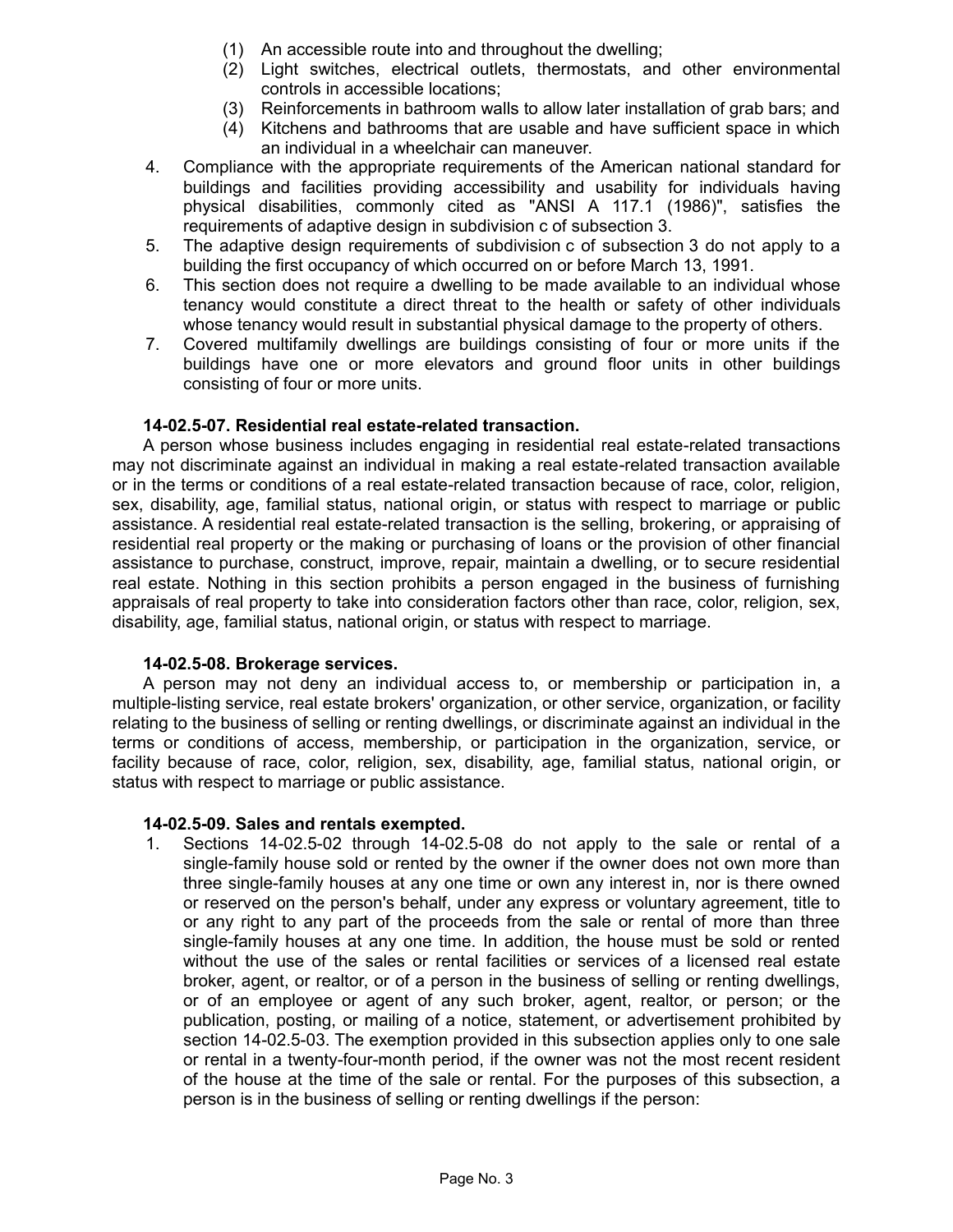- a. Within the preceding twelve months, has participated as principal in three or more transactions involving the sale or rental of any dwelling or any interest in a dwelling;
- b. Within the preceding twelve months, has participated as agent, other than in the sale of the person's own personal residence, in providing sales or rental facilities or sales or rental services in two or more transactions involving the sale or rental of any dwelling or any interest in a dwelling; or
- c. Is the owner of any dwelling designed or intended for occupancy by, or occupied by, five or more families.
- 2. Section 14-02.5-02 and sections 14-02.5-04 through 14-02.5-08 do not apply to the sale or rental of the rooms or units in a dwelling containing living quarters occupied by or intended to be occupied by not more than four families living independently of each other, if the owner maintains and occupies one of the living quarters as the owner's residence.

# **14-02.5-10. Religious organization, private club, and appraisal exemption.**

- 1. This chapter does not prohibit a religious organization, association, or society or a nonprofit institution or organization operated, supervised, or controlled by or in conjunction with a religious organization, association, or society from limiting the sale, rental, or occupancy of dwellings that it owns or operates for other than a commercial purpose to individuals of the same religion or giving preference to persons of the same religion, unless membership in the religion is restricted because of race, color, or national origin.
- 2. This chapter does not prohibit a private club that is not in fact open to the public and that, as an incident to its primary purpose, provides lodging that it owns or operates for other than a commercial purpose from limiting the rental or occupancy of the lodging to its members or from giving preference to its members, unless membership in the club is restricted because of race, color, or national origin.
- 3. This chapter does not prohibit a person engaged in the business of furnishing appraisals of real property from considering in those appraisals factors other than race, color, religion, sex, disability, age, familial status, national origin, or status with respect to marriage or public assistance.

# **14-02.5-11. Housing for elderly exempted.**

- 1. The provisions of this chapter relating to familial status and age do not apply to housing that the secretary of housing and urban development determines is specifically designed and operated to assist elderly individuals under a federal program; the department determines is specifically designed and operated to assist elderly individuals under a state program; is intended for, and solely occupied by, individuals sixty-two years of age or older; or is intended and operated for occupancy by at least one individual fifty-five years of age or older for each unit as determined by department rules. In determining whether housing qualifies as housing for elderly because it is intended and operated for occupancy by at least one individual fifty-five years of age or older for each unit, the department shall adopt rules that require at least the following factors:
	- a. That at least eighty percent of the units are occupied by at least one individual fifty-five years of age or older per unit; and
	- b. The publication of, and adherence to, policies and procedures which demonstrate an intent by the owner or manager to provide housing for individuals fifty-five years of age or older.
- 2. Housing may not be considered to be in violation of the requirements for housing for elderly under this section by reason of:
	- a. Individuals residing in the housing as of October 1, 1999, who do not meet the age requirements of this section, provided that new occupants of the housing meet the age requirements; or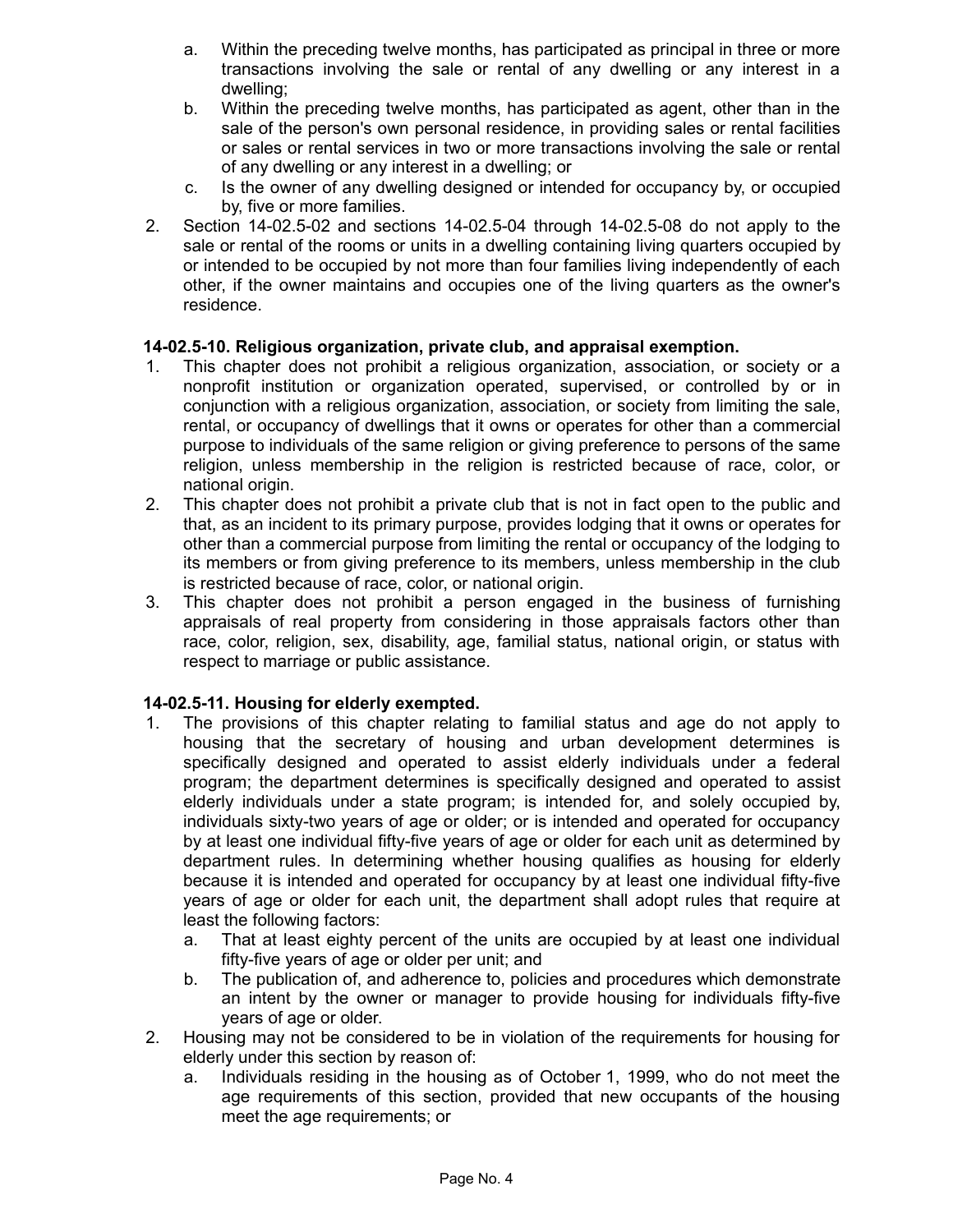b. Unoccupied units, provided that the units are reserved for occupancy by individuals who meet the age requirements of this section.

## **14-02.5-12. Effect on other law.**

- 1. This chapter does not affect a reasonable local or state restriction on the maximum number of occupants permitted to occupy a dwelling or a restriction relating to health or safety standards.
- 2. This chapter does not affect a requirement of nondiscrimination in any other state or federal law.

## **14-02.5-13. Duties and powers of department.**

- 1. The department shall administer this chapter. The department may adopt rules necessary to implement this chapter, but substantive rules adopted by the department must impose obligations, rights, and remedies that are the same as are provided in federal fair housing regulations.
- 2. For the purpose of thoroughly investigating a complaint, the department may require the attendance of a witness and the production of a book, record, document, data, or other object at any hearing or with reference to any matter the department has the authority to investigate. If under this subsection a witness fails or refuses to appear or to produce, the department may issue a subpoena to compel the witness to appear or a subpoena duces tecum to compel the witness to appear and produce a relevant book, record, document, data, or other object.
- 3. If a person refuses to obey a subpoena, the district court, upon application by the department, may issue to the person an order requiring that person appear and give evidence or otherwise produce documentary evidence requested by the department regarding the matter under investigation.
- 4. A witness who is subpoenaed under this section and who appears at a hearing or whose deposition is taken is entitled to receive the same fees and mileage as a witness in a civil case in district court.
- 5. Within the limits of legislative appropriations, the department shall foster prevention of discrimination under this chapter through education for the public, landlords, publishers, realtors, brokers, lenders, and sellers on the rights and responsibilities provided under this chapter and ways to respect those protected rights.
- 6. The department shall emphasize conciliation to resolve complaints.

#### **14-02.5-14. Complaints.**

As provided by sections 14-02.5-18 through 14-02.5-35, the department shall receive, investigate, seek to conciliate, and act on complaints alleging violations of this chapter.

#### **14-02.5-15. Reports and studies.**

The department shall publish in even-numbered years a written report recommending legislative or other action to carry out the purposes of this chapter. The department shall make studies relating to the nature and extent of discriminatory housing practices in this state.

#### **14-02.5-16. Cooperation with other entities.**

The department shall cooperate with and may provide technical and other assistance to federal, state, local, and other public or private entities that are designing or operating programs to prevent or eliminate discriminatory housing practices.

#### **14-02.5-17. Gifts and grants - Fair housing fund - Continuing appropriation.**

The department may accept grants from the federal government for administering this chapter. Grants received must be deposited to the credit of the fair housing fund in the state treasury. Moneys deposited to the credit of the fund are appropriated to the department on a continuing basis for the purposes of administering this chapter.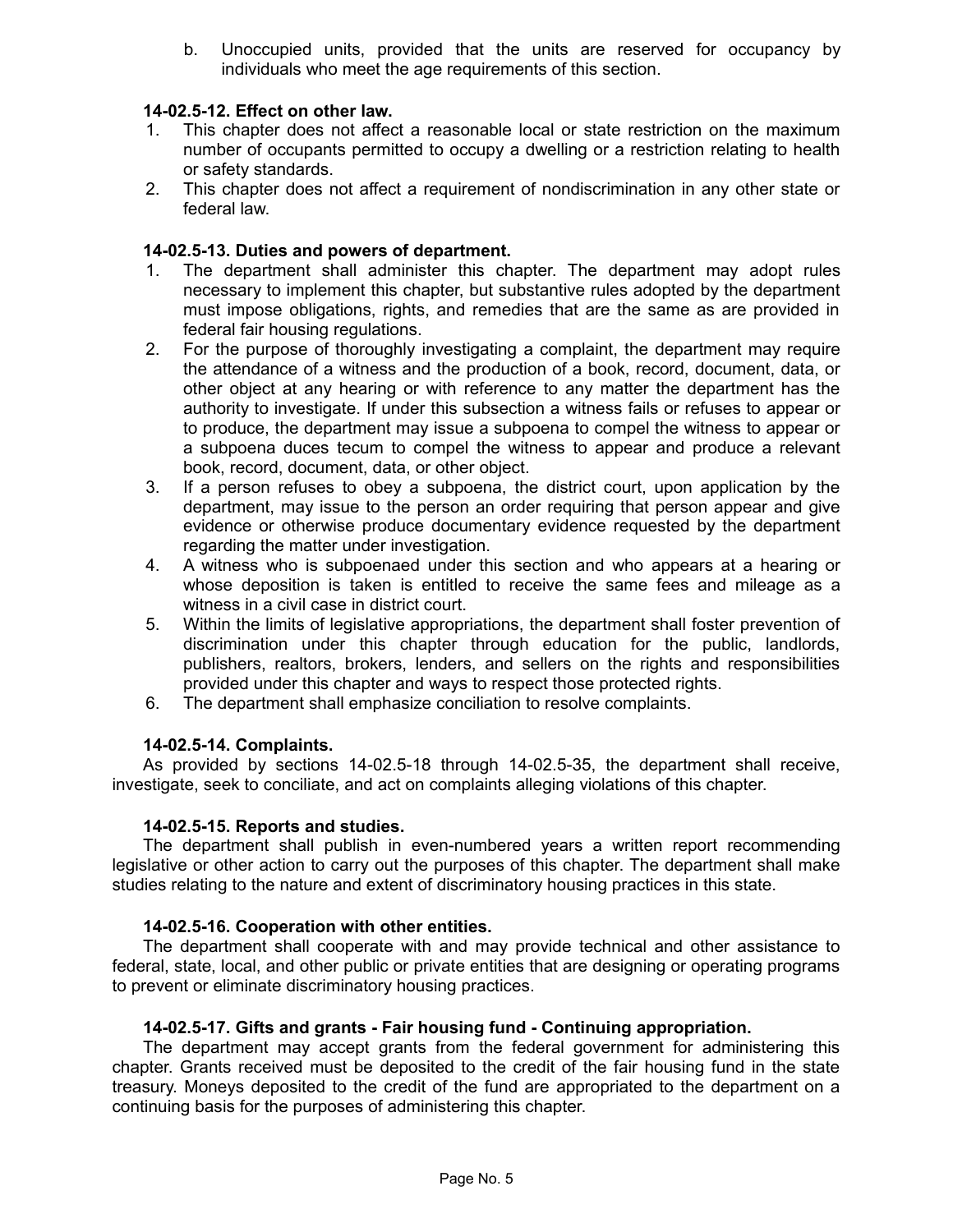# **14-02.5-18. Complaint.**

- 1. The department shall investigate complaints of alleged discriminatory housing practices. An aggrieved person may file a complaint with the department alleging the discriminatory housing practice. The department may file a complaint. A complaint must be in writing and must contain such information and be in such form as prescribed by the department. A complaint must be filed on or before the first anniversary of the date the alleged discriminatory housing practice occurs or terminates, whichever is later. A complaint may be amended at any time.
- 2. On the filing of a complaint, the department shall give the aggrieved person notice that the complaint has been received, advise the aggrieved person of the time limits and choice of forums under this chapter, and not later than the tenth day after the date of the filing of the complaint or the identification of an additional or substitute respondent under section 14-02.5-21, serve on each respondent a notice identifying the alleged discriminatory housing practice and advising the respondent of the procedural rights and obligations of a respondent under this chapter and a copy of the original complaint.

# **14-02.5-19. Answer.**

- 1. Not later than the tenth day after the date of receipt of the notice and copy of the complaint under subsection 2 of section 14-02.5-18, a respondent may file an answer to the complaint. An answer must be in writing, under oath, and in the form prescribed by the department.
- 2. An answer may be amended at any time. An answer does not inhibit the investigation of a complaint.

# **14-02.5-20. Investigation.**

- 1. If the federal government has referred a complaint to the department or has deferred jurisdiction over the subject matter of the complaint to the department, the department shall investigate the allegations set forth in the complaint.
- 2. The department shall investigate all complaints and, except as provided by subsection 3, shall complete an investigation not later than the hundredth day after the date the complaint is filed or, if it is impracticable to complete the investigation within the hundred-day period, shall dispose of all administrative proceedings related to the investigation not later than the first anniversary after the date the complaint is filed.
- 3. If the department is unable to complete an investigation within the time periods prescribed by subsection 2, the department shall notify the complainant and the respondent in writing of the reasons for the delay.

# **14-02.5-21. Additional or substitute respondent.**

The department may join a person not named in the complaint as an additional or substitute respondent if during the investigation the department determines that the person is alleged to be engaged, to have engaged, or to be about to engage in the discriminatory housing practice upon which the complaint is based. In addition to the information required in the notice under subsection 2 of section 14-02.5-18, the department shall include in a notice to a respondent joined under this section the reasons for the determination that the person is properly joined as a respondent.

# **14-02.5-22. Conciliation.**

The department shall, during the period beginning with the filing of a complaint and ending with the filing of a charge or a dismissal by the department, to the extent feasible, engage in conciliation with respect to the complaint. A conciliation agreement between a respondent and the complainant is subject to departmental approval. A conciliation agreement may provide for binding arbitration or another method of dispute resolution. Dispute resolution that results from a conciliation agreement may authorize appropriate relief, including monetary relief.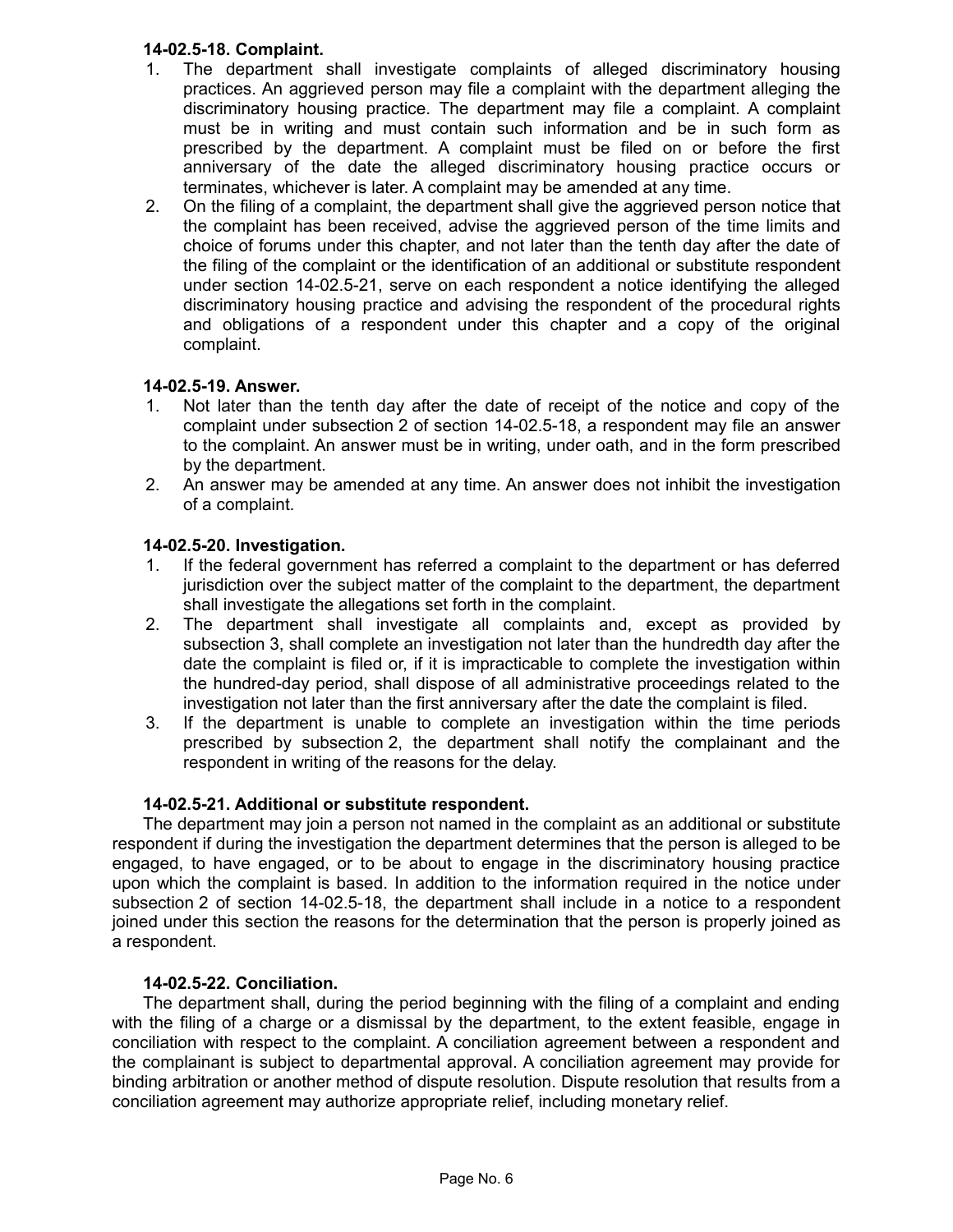## **14-02.5-23. Temporary or preliminary relief.**

The department may authorize a claim for relief for temporary or preliminary relief pending the final disposition of a complaint, if the department concludes after the filing of the complaint that prompt judicial action is necessary to carry out the purposes of this chapter. On receipt of the department's authorization, the attorney general shall promptly file the claim. A temporary restraining order or other order granting preliminary or temporary relief under this section is governed by the applicable statutes and the North Dakota Rules of Civil Procedure. The filing of a claim for relief under this section does not affect the initiation or continuation of administrative proceedings under section 14-02.5-31.

## **14-02.5-24. Investigative report.**

The department shall prepare a final investigative report, including the names of and dates of contacts with witnesses, a summary of correspondence and other contacts with the aggrieved person and the respondent showing the dates of the correspondence and contacts, a summary description of other pertinent records, a summary of witness statements, and answers to interrogatories. A final report under this section may be amended if additional evidence is discovered.

## **14-02.5-25. Reasonable cause determination.**

- 1. The department shall determine from the facts whether reasonable cause exists to believe that a discriminatory housing practice has occurred or is about to occur. The department shall make this determination not later than the one-hundredth day after the date a complaint is filed unless making the determination is impracticable, or the department approves a conciliation agreement relating to the complaint.
- 2. If making the determination within the period is impracticable, the department shall give in writing to the complainant and the respondent the reasons for the delay. If the department determines that reasonable cause exists to believe that a discriminatory housing practice has occurred or is about to occur, the department shall, except as provided by section 14-02.5-27, immediately issue a charge on behalf of the aggrieved person.

# **14-02.5-26. Charge.**

- 1. A charge issued under section 14-02.5-25 must consist of a short and plain statement of the facts on which the department finds reasonable cause to believe that a discriminatory housing practice has occurred or is about to occur, must be based on the final investigative report, and is not limited to the facts or grounds alleged in the complaint.
- 2. Within three days after issuing a charge, the department shall send a copy of the charge with information about the election under section 14-02.5-30 to each respondent and each aggrieved person on whose behalf the complaint was filed.
- 3. The department shall include with a charge sent to a respondent a notice of the opportunity for a hearing under section 14-02.5-31.

# **14-02.5-27. Land use law.**

If the department determines that the matter involves the legality of a state or local zoning or other land use law or ordinance, the department may not issue a charge and shall immediately refer the matter to the attorney general for appropriate action.

# **14-02.5-28. Dismissal.**

If the department determines that no reasonable cause exists to believe that a discriminatory housing practice that is the subject of a complaint has occurred or is about to occur, the department shall promptly dismiss the complaint. The department shall make public disclosure of each dismissal.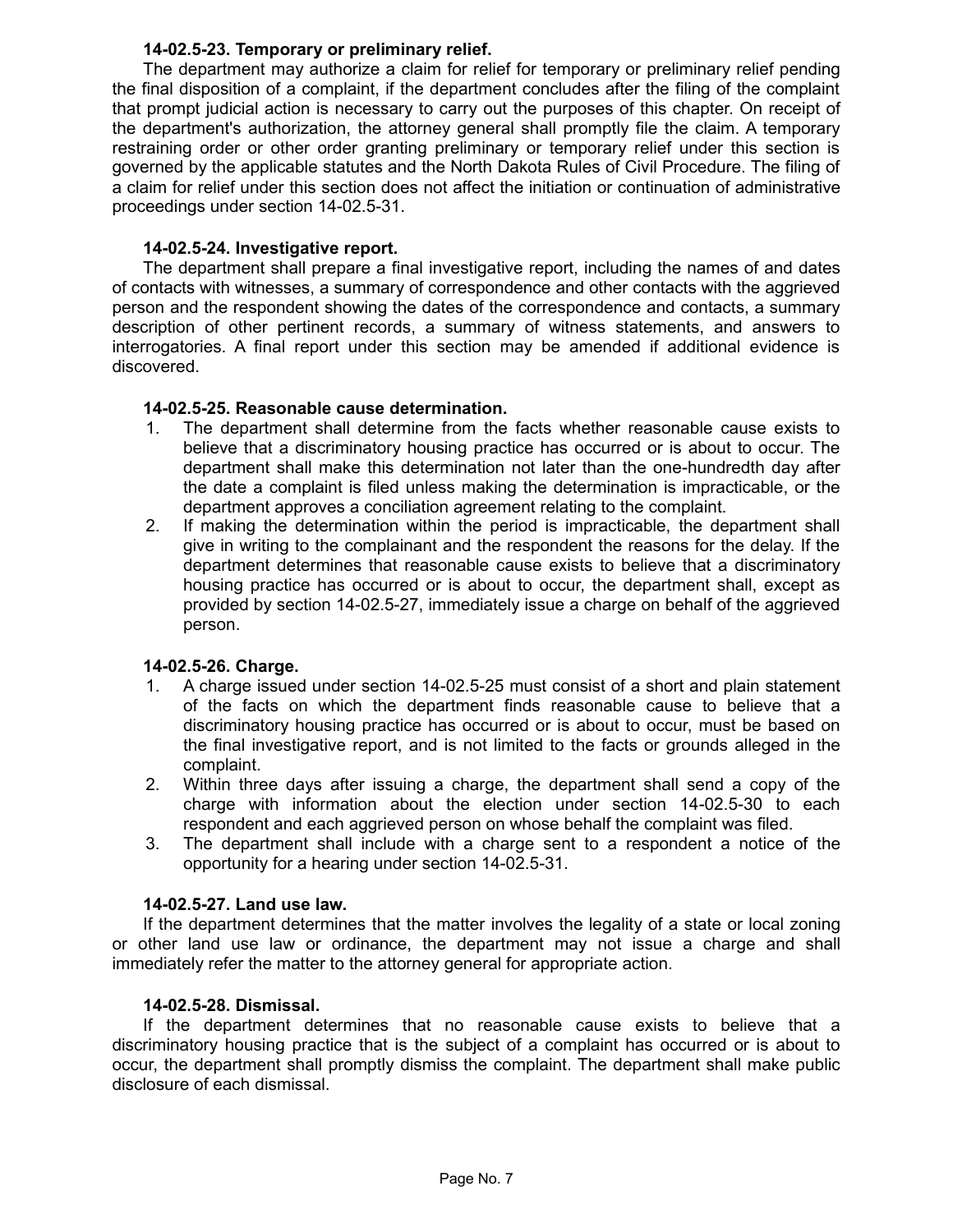# **14-02.5-29. Pending civil trial.**

The department may not issue a charge alleging a discriminatory housing practice after the beginning of the trial of a civil action commenced by the aggrieved party under federal or state law seeking relief with respect to that discriminatory housing practice.

# **14-02.5-30. Election of judicial determination.**

A complainant, a respondent, or an aggrieved person on whose behalf a complaint was filed may elect to have the claims asserted in the charge decided in a civil action as provided by section 14-02.5-36. The election must be made not later than the twentieth day after the date the person having the election receives service under subsection 2 of section 14-02.5-26 or, in the case of the department, not later than the twentieth day after the date the charge is issued. The person making the election shall give notice to the department and to all other complainants and respondents to whom the charge relates.

#### **14-02.5-31. Administrative hearing.**

- 1. If a timely election is not made under section 14-02.5-30, the department shall provide for a hearing on the charge. The attorney general, at the request of and on behalf of the department, may participate in and advocate in favor of the department's finding of probable cause. The aggrieved person may be represented by private counsel. Except as provided in this section, chapter 28-32 governs a hearing and an appeal of a hearing. A hearing under this section on an alleged discriminatory housing practice may not continue after the beginning of the trial of a claim for relief commenced by the aggrieved person under federal or state law seeking relief with respect to the discriminatory housing practice.
- 2. If a claim filed by an aggrieved person proceeds to a hearing, the aggrieved person is a party in the hearing. Neither the department nor the attorney general represents an aggrieved person at a hearing under this chapter. The attorney general, at the request of and on behalf of the department, may participate in the hearing and advocate in favor of the department's finding of probable cause. The aggrieved person may be represented by private counsel in any action or proceeding under this chapter.
- 3. If a claim filed by the department proceeds to a hearing, the department is a party in the hearing. The attorney general represents the department in any action or proceeding under this chapter.

# **14-02.5-32. Administrative penalties.**

- 1. If the department determines at a hearing under section 14-02.5-31 that a respondent has engaged in or is about to engage in a discriminatory housing practice, the department may order the appropriate relief, including actual damages, reasonable attorney's fees, court costs, and other injunctive or equitable relief.
- 2. To vindicate the public's interest, the department may assess a civil penalty against the respondent in an amount that does not exceed:
	- a. Eleven thousand dollars if the respondent has been found by order of the department or a court to have committed a prior discriminatory housing practice; or
	- b. Except as provided by subsection 3, twenty-seven thousand dollars if the respondent has been found by order of the department or a court to have committed one other discriminatory housing practice during the five-year period ending on the date of the filing of the charges and fifty-five thousand dollars if the respondent has been found by the department or a court to have committed two or more discriminatory housing practices during the seven-year period ending on the date of filing of the charge.
- 3. If the acts constituting the discriminatory housing practice that is the object of the charge are committed by the same individual who has previously been found to have committed acts constituting a discriminatory housing practice, the civil penalties in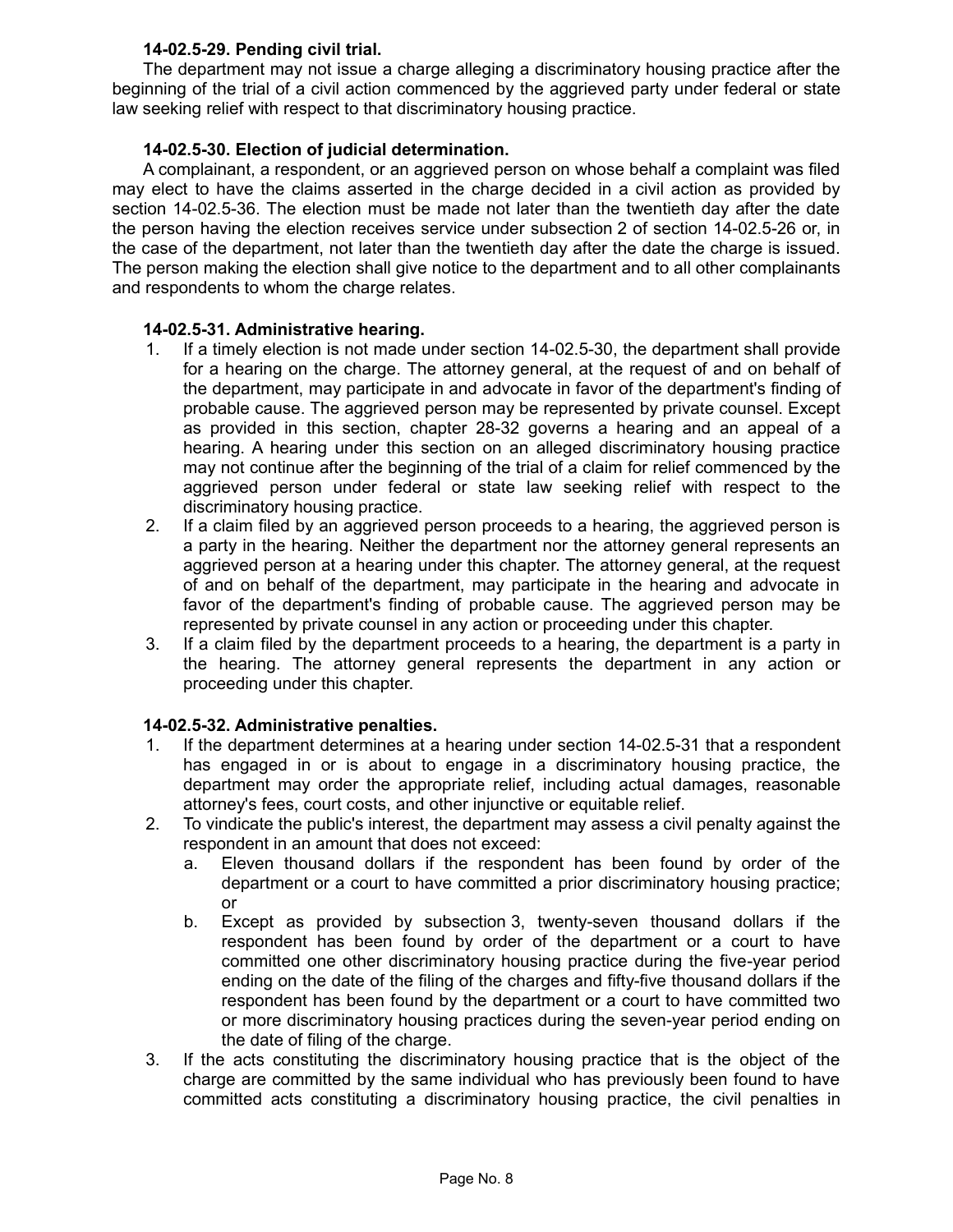subdivision b of subsection 2 may be imposed without regard to the period of time within which any other discriminatory housing practice occurred.

4. At the request of the department, the attorney general shall sue to recover a civil penalty due under this section. Funds collected under this section must be paid to the state treasurer for deposit in the general fund.

## **14-02.5-33. Effect of departmental order.**

A departmental order under section 14-02.5-32 does not affect a contract, sale, encumbrance, or lease that is consummated before the department issues the order and involves a bona fide purchaser, encumbrancer, or tenant who did not have actual notice of the charge filed under this chapter.

#### **14-02.5-34. Licensed or regulated business.**

If the department issues an order with respect to a discriminatory housing practice that occurs in the course of a business subject to a licensing or regulation by a governmental agency, the department, not later than the thirtieth day after the date the order is issued, shall send copies of the findings and the order to the governmental agency and recommend to the governmental agency appropriate disciplinary action.

## **14-02.5-35. Order in preceding five years.**

If the department issues an order against a respondent against whom another order was issued within the preceding five years under section 14-02.5-33, the department shall send a copy of each order to the attorney general.

#### **14-02.5-36. Attorney general action for enforcement.**

If a timely election is made under section 14-02.5-30, the department shall authorize and the attorney general shall file not later than the thirtieth day after the date of the election a claim for relief seeking relief for the benefit of the aggrieved person in a district court. In any action for enforcement under this section, the attorney general represents the department. Venue for an action is in the county in which the alleged discriminatory housing practice occurred or is about to occur. An aggrieved person may intervene in the action. If the court finds that a discriminatory housing practice has occurred or is about to occur, the court may grant as relief any relief that a court may grant in a civil action under sections 14-02.5-39 through 14-02.5-44. If monetary relief is sought for the benefit of an aggrieved person who does not intervene in the civil action, the court may not award the monetary relief if that aggrieved person has not complied with discovery orders entered by the court.

#### **14-02.5-37. Pattern or practice case - Penalties.**

- 1. On the request of the department, the attorney general may file a claim for relief in district court for appropriate relief if the department has reasonable cause to believe that a person is engaged in a pattern or practice of resistance to the full enjoyment of a right granted under this chapter or a person has been denied a right granted by this chapter and that denial raises an issue of general public importance.
- 2. In an action under this section, the court may award preventive relief, including a permanent or temporary injunction, restraining order, or other order against the person responsible for a violation of this chapter as necessary to assure the full enjoyment of the rights granted by this chapter; award other appropriate relief, including monetary damages, reasonable attorney's fees, and court costs; and to vindicate the public interest, assess a civil penalty against the respondent in an amount that does not exceed fifty thousand dollars for a first violation and one hundred thousand dollars for a second or subsequent violation.
- 3. A person may intervene in an action under this section if the person is a person aggrieved by the discriminatory housing practice or a party to a conciliation agreement concerning the discriminatory housing practice.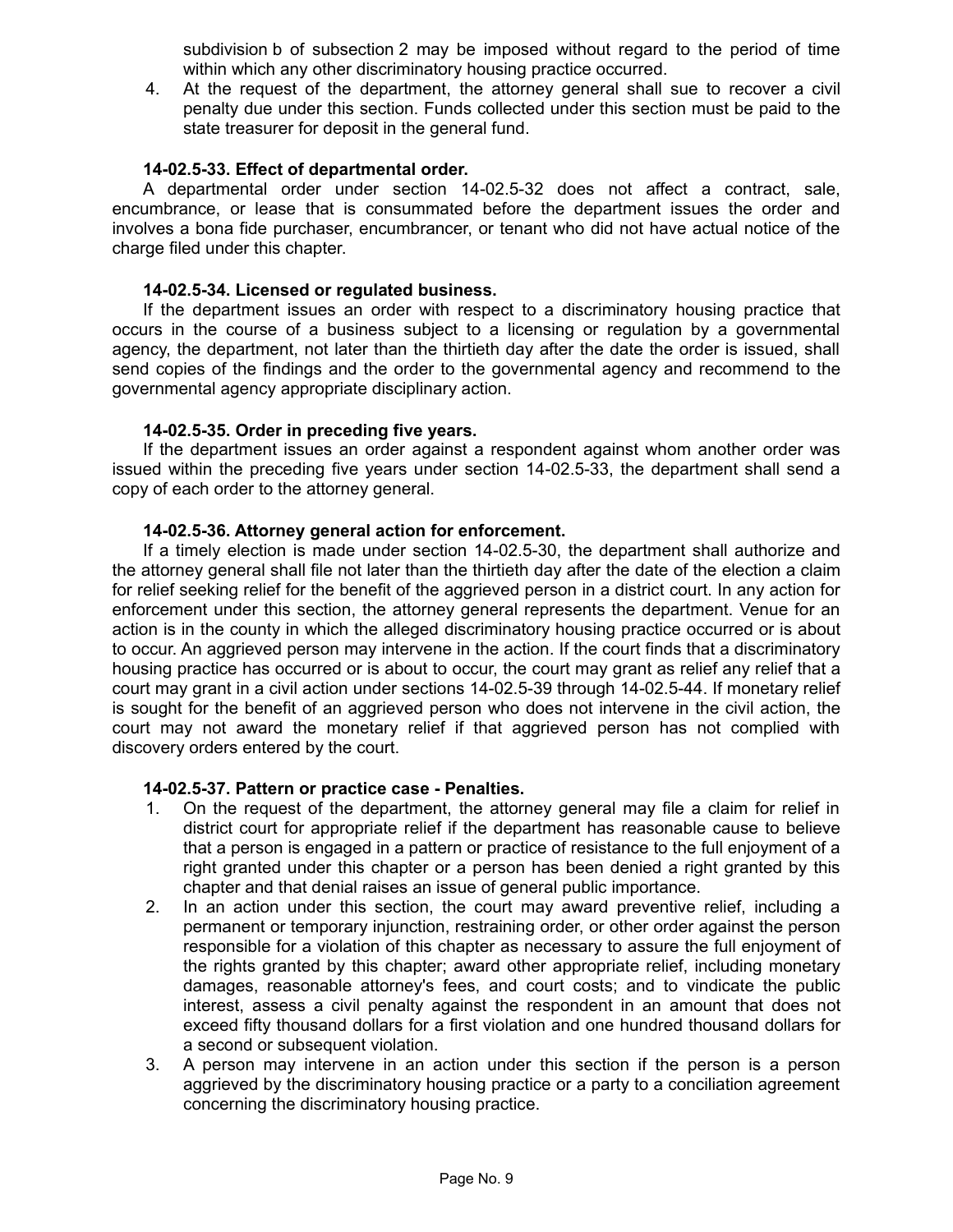## **14-02.5-38. Subpoena enforcement.**

The attorney general, on behalf of the department or another party at whose request a subpoena is issued under this chapter, may enforce the subpoena in appropriate proceedings in district court.

## **14-02.5-39. Civil action.**

- 1. An aggrieved person may file a civil action in district court not later than the second year after the date of the occurrence or the termination of an alleged discriminatory housing practice or the breach of a conciliation agreement entered under this chapter, whichever occurs last, to obtain appropriate relief with respect to the discriminatory housing practice or breach.
- 2. The two-year period does not include any time during which an administrative hearing under this chapter is pending with respect to a complaint or charge under this chapter based on the discriminatory housing practice. This subsection does not apply to actions arising from the breach of a conciliation agreement.
- 3. An aggrieved person may file a claim for relief whether a complaint has been filed under section 14-02.5-18 and without regard to the status of any complaint filed under that section.
- 4. If the department has obtained a conciliation agreement with the consent of an aggrieved person, the aggrieved person may not file a claim for relief with respect to the alleged discriminatory housing practice that forms the basis of the complaint except to enforce the terms of the agreement.
- 5. An aggrieved person may not file a claim for relief with respect to an alleged discriminatory housing practice that forms the basis of a charge issued by the department if the department has begun a hearing on the record under this chapter with respect to the charge.

## **14-02.5-40. Court-appointed attorney.**

On application by a person alleging a discriminatory housing practice or by a person against whom a discriminatory housing practice is alleged, the court may appoint an attorney for the person.

## **14-02.5-41. Relief granted.**

If the court finds that a discriminatory housing practice has occurred or is about to occur, the court may award to the plaintiff actual and punitive damages, reasonable attorney's fees, court costs, and subject to section 14-02.5-42, a permanent or temporary injunction, temporary restraining order, or other order, including an order enjoining the defendant from engaging in the practice or ordering appropriate affirmative action.

#### **14-02.5-42. Effect of relief granted.**

Relief granted under sections 14-02.5-39 through 14-02.5-44 does not affect a contract, sale, encumbrance, or lease that is consummated before the granting of the relief and involves a bona fide purchaser, encumbrancer, or tenant who did not have actual notice of the filing of a complaint or civil action under this chapter.

#### **14-02.5-43. Intervention by attorney general.**

On request of the department, the attorney general may intervene in an action under sections 14-02.5-39 through 14-02.5-44 if the department certifies that the case is of general public importance. The attorney general may obtain the same relief as is available to the attorney general under subsection 2 of section 14-02.5-37.

#### **14-02.5-44. Prevailing party.**

A court in an action brought under this chapter or the department in an administrative hearing under section 14-02.5-31 may award reasonable attorney's fees to the prevailing party and assess court costs against the nonprevailing party.